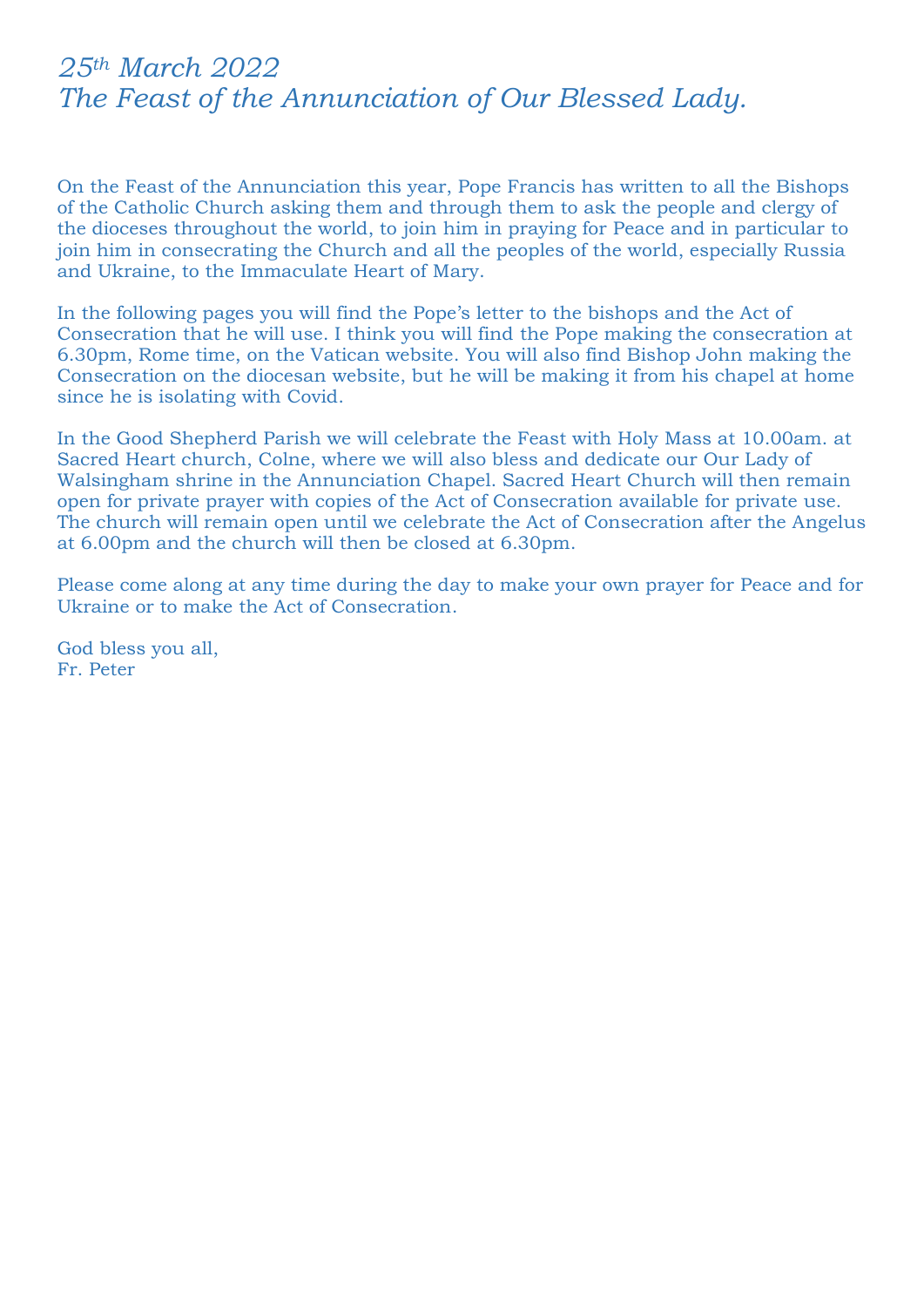

Dear Brother,

Nearly a month has passed since the outbreak of the war in Ukraine that is daily inflicting immense suffering upon its sorely tried people and threatening world peace. At this dark hour, the Church is urgently called to intercede before the Prince of Peace and to demonstrate her closeness to those directly affected by the conflict. I am grateful to the many people who have responded with great generosity to my appeals for prayer, fasting and charity.

Now, also in response to numerous requests by the People of God, I wish in a special way to entrust the nations at war to the Blessed Virgin Mary. As I announced yesterday at the conclusion of the Angelus prayer, on 25 March, the Solemnity of the Annunciation, I intend to carry out a solemn Act of Consecration of humanity, and Russia and Ukraine in particular, to the Immaculate Heart of Mary. Since it is fitting that we should invoke peace with hearts renewed by God's forgiveness, the Act of Consecration will take place in the context of a Celebration of Penance to be held in Saint Peter's Basilica at 5:00 p.m., Rome time. The Act itself will take place about 6:30 p.m.

This Act of Consecration is meant to be a gesture of the universal Church, which in this dramatic moment lifts up to God, through his Mother and ours, the cry of pain of all those who suffer and implore an end to the violence, and to entrust the future of our human family to the Queen of Peace. I ask you to join in this Act by inviting the priests, religious and faithful to assemble in their churches and places of prayer on 25 March, so that God's Holy People may raise a heartfelt and choral plea to Mary our Mother. I am sending you the text of the prayer of consecration, so that all of us can recite it throughout that day, in fraternal union.

I thank you for the attention you will give to this request and for your ready cooperation. With great affection, I bless you and the faithful entrusted to your pastoral care. May Jesus protect you and the Holy Virgin watch over you. I ask you, please, also to pray for me.

Fraternally,

From Saint John Lateran, 21 March 2022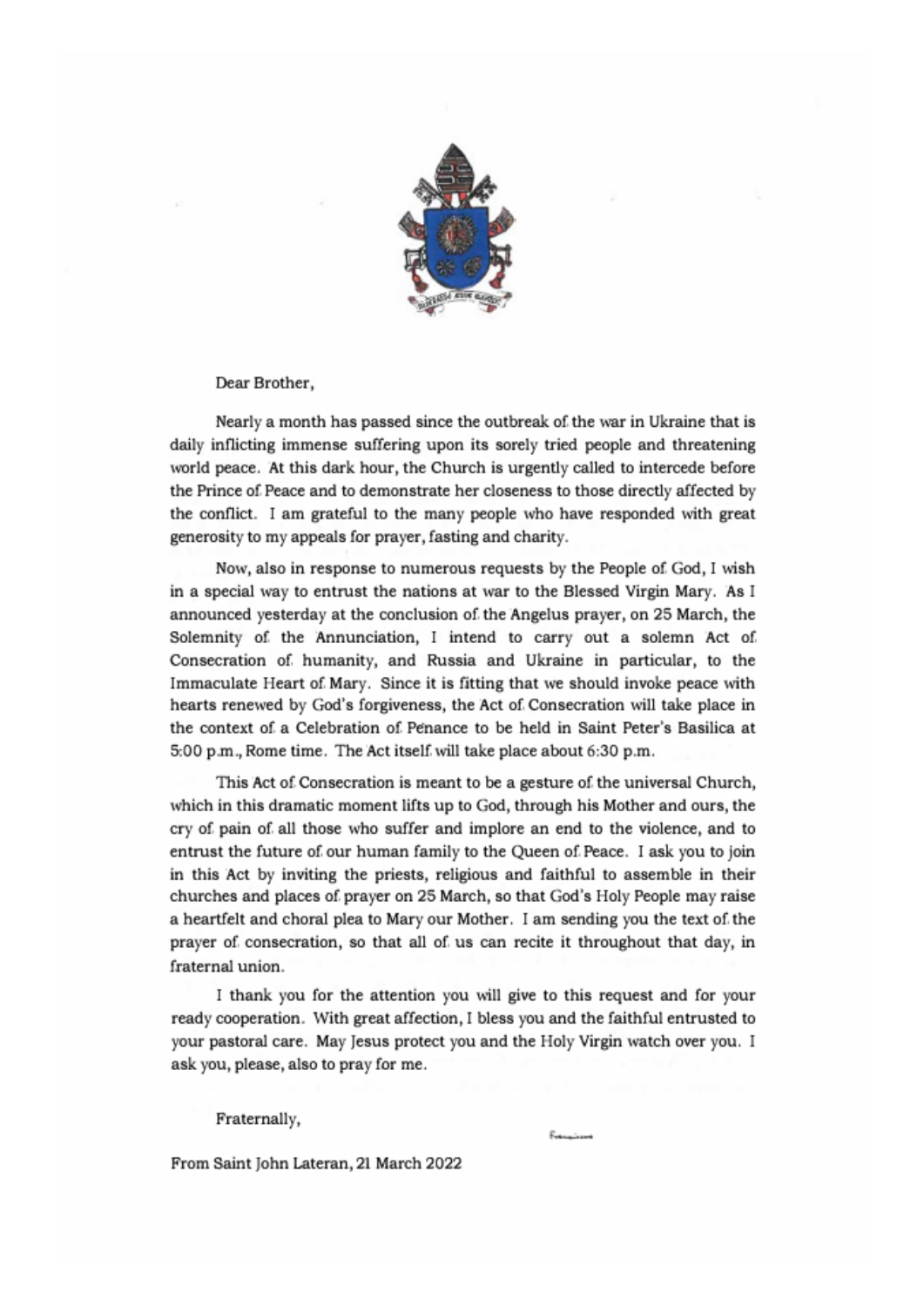*to the Immaculate Heart of Mary Basilica of Saint Peter 25 March 2022*

O Mary, Mother of God and our Mother, in this time of trial we turn to you. As our Mother, you love us and know us: no concern of our hearts is hidden from you. Mother of mercy, how often we have experienced your watchful care and your peaceful presence! You never cease to guide us to Jesus, the Prince of Peace.

Yet we have strayed from that path of peace. We have forgotten the lesson learned from the tragedies of the last century, the sacrifice of the millions who fell in two world wars. We have disregarded the commitments we made as a community of nations. We have betrayed peoples' dreams of peace and the hopes of the young. We grew sick with greed, we thought only of our own nations and their interests, we grew indifferent and caught up in our selfish needs and concerns. We chose to ignore God, to be satisfied with our illusions, to grow arrogant and aggressive, to suppress innocent lives and to stockpile weapons. We stopped being our neighbour's keepers and stewards of our common home. We have ravaged the garden of the earth with war and by our sins we have broken the heart of our heavenly Father, who desires us to be brothers and sisters. We grew indifferent to everyone and everything except ourselves. Now with shame we cry out: Forgive us, Lord!

Holy Mother, amid the misery of our sinfulness, amid our struggles and weaknesses, amid the mystery of iniquity that is evil and war, you remind us that God never abandons us, but continues to look upon us with love, ever ready to forgive us and raise us up to new life. He has given you to us and made your Immaculate Heart a refuge for the Church and for all humanity. By God's gracious will, you are ever with us; even in the most troubled moments of our history, you are there to guide us with tender love.

We now turn to you and knock at the door of your heart. We are your beloved children. In every age you make yourself known to us, calling us to conversion. At this dark hour, help us and grant us your comfort. Say to us once more: "Am I not here, I who am your Mother?" You are able to untie the knots of our hearts and of our times. In you we place our trust. We are confident that, especially in moments of trial, you will not be deaf to our supplication and will come to our aid.

That is what you did at Cana in Galilee, when you interceded with Jesus and he worked the first of his signs. To preserve the joy of the wedding feast, you said to him: "They have no wine" (*Jn* 2:3). Now, O Mother, repeat those words and that prayer, for in our own day we have run out of the wine of hope, joy has fled, fraternity has faded. We have forgotten our humanity and squandered the gift of peace. We opened our hearts to violence and destructiveness. How greatly we need your maternal help!

Therefore, O Mother, hear our prayer. Star of the Sea, do not let us be shipwrecked in the tempest of war. Ark of the New Covenant, inspire projects and paths of reconciliation. Queen of Heaven, restore God's peace to the world. Eliminate hatred and the thirst for revenge, and teach us forgiveness.